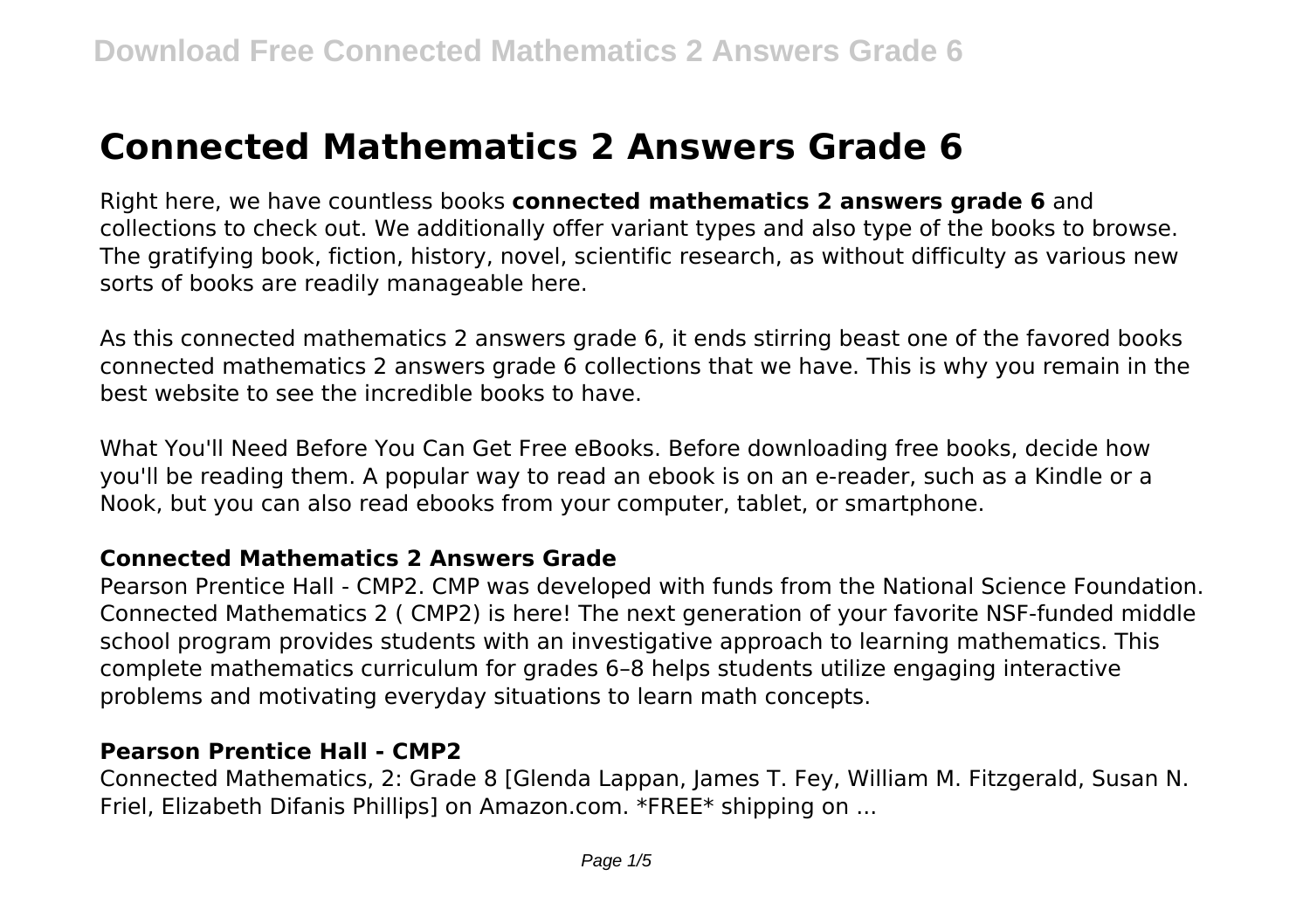# **Connected Mathematics, 2: Grade 8: Glenda Lappan, James T ...**

Make stronger connections with every lecture – McGraw Hill Connect Math x This site uses cookies. By continuing to browse this site, you are agreeing to our use of cookies.

#### **McGraw-Hill Connect Math**

CMP offers mathematical help for each grade level associated with CMP. CMP2 grade 6 offers concepts and explanations of the math and worked homework examples. CMP2 Grade 6 - Connected Mathematics Project

## **CMP2 Grade 6 - Connected Mathematics Project**

Connected Mathematics Project is a problem-centered curriculum promoting an inquiry-based teaching-learning classroom environment. Mathematical ideas are identified and embedded in a carefully sequenced set of tasks and explored in depth to allow students to develop rich mathematical understandings and meaningful skills.

## **Connected Mathematics Project (CMP) - Connected ...**

Connected Mathematics 3, or CMP3, is an inquiry-based mathematics program for Grades 6-8. It helps students actively focus on math problem solving, reasoning and proof, communication, representation, and connections. These math practices require students to look deeper and connect problem solving to practical situations.

# **Connected Mathematics 3 (Grades 6-8) - Savvas Learning Company**

CMP offers mathematical help for each grade level associated with CMP. CMP3 grade 8 offers concepts and explanations of the math, worked homework examples and math background to see how all the math fits together.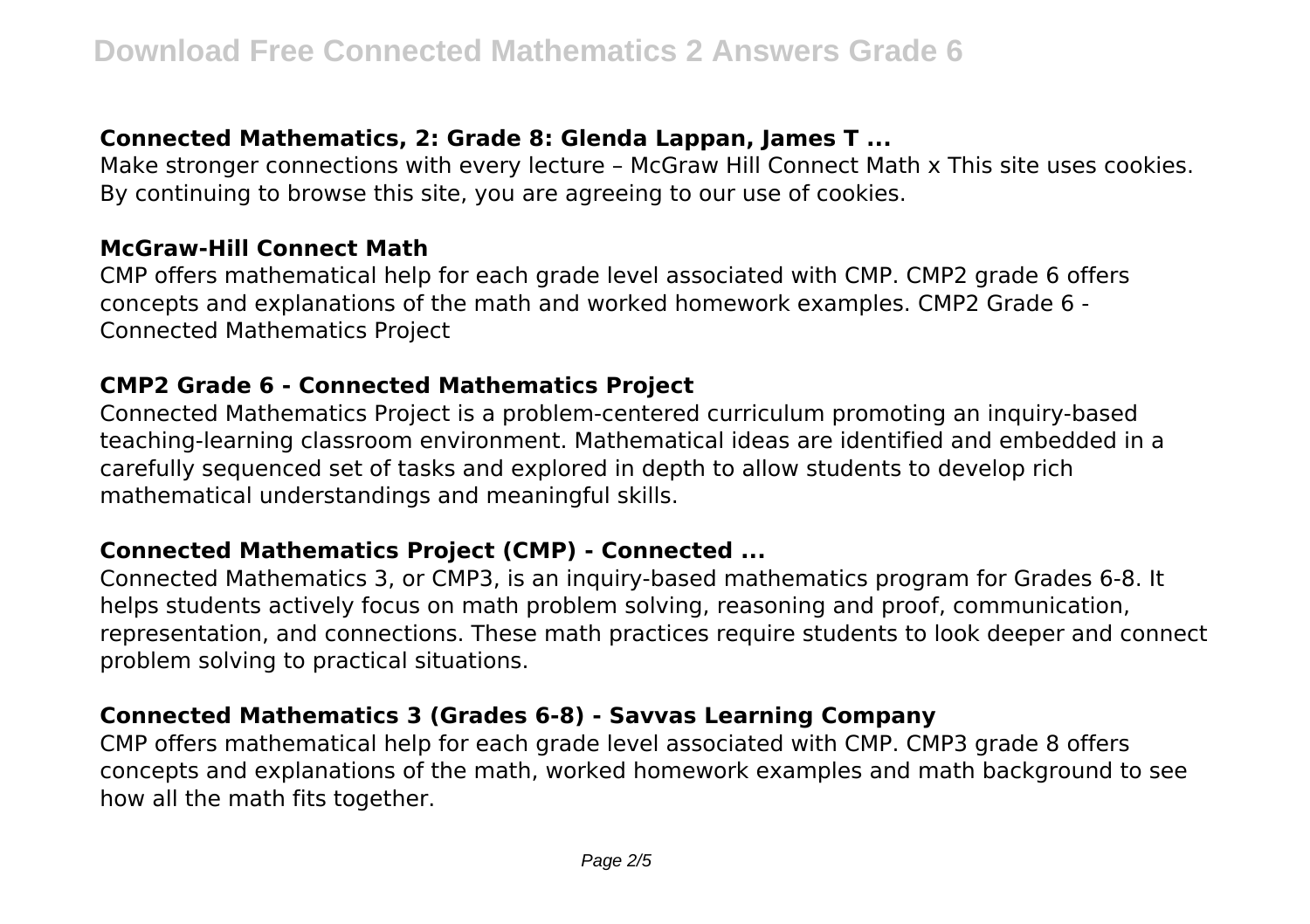## **CMP3 Grade 8 - Connected Mathematics Project**

Connected Mathematics: Grade 7 Help Click your Connected Mathematics: Grade 7 textbook below for homework help. Our answers explain actual Connected Mathematics: Grade 7 textbook homework problems. Each answer shows how to solve a textbook problem, one step at a time.

#### **Connected Mathematics: Grade 7 Help - Varsity Tutors**

Home Link 2-2 English Español Selected Answers. 2-3. Applying Powers of 10. Home Link 2-3 English Español Selected Answers. 2-4. U.S. Traditional Multiplication, Part 1. Home Link 2-4 English Español Selected Answers. 2-5

## **2|Unit 2 - Everyday Mathematics**

The organization of resources specific to Grade 6. Toggle Accessibility Tools, Toggle Accessibility Tools ... Connected Mathematics Project. Twitter Icon. Facebook Icon. Instagram Icon. Menu. ... Connect With Us Wells Hall 619 Red Cedar Rd East Lansing, MI 48824 ConnectedMath@msu.edu. Twitter Icon.

#### **Grade 6 Unit Resources - Connected Mathematics Project**

Prentice Hall Connected Mathematics 3 (CMP3) Don't have a login? Create a trial account now! Click on the Sign Up button below to start the registration process.; Click the Enter Your School Code button.; Enter the School Code: 27-37-93 Type the school name (DO NOT copy and paste): CMP3 Trial 2016 Spring Be sure to select this school name from the drop down menu

# **Connected Mathematics 3 (Grades 6-8) - Savvas Learning Company**

Additional Practice and Skills Workbook Teacher's Guide (Grade 6) Paperback – January 1, 2006 by Connected Mathematics 2 (Author) See all formats and editions Hide other formats and editions. Price New from Used from Paperback, January 1, 2006 "Please retry" \$3.62 — \$1.50: Paperback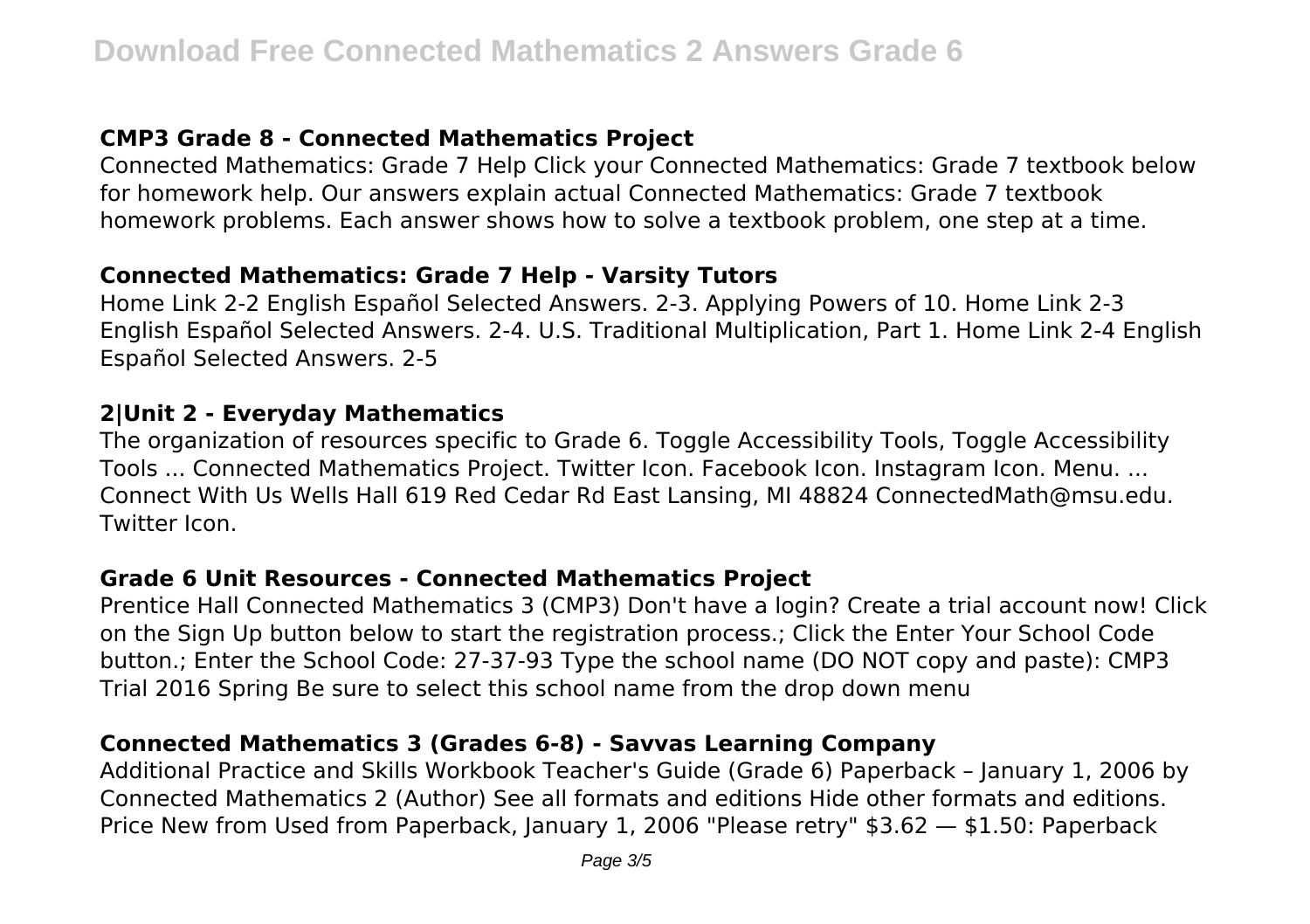$$3.62...$ 

# **Additional Practice and Skills Workbook Teacher's Guide ...**

Variables and Patterns: Introducing Algebra (Connected Mathematics 2) [Glenda Lappan, James T. Fey, William M. Fitzgerald, Susan N. Friel, Elizabeth Difanis Phillips] on Amazon.com. \*FREE\* shipping on qualifying offers. Variables and Patterns: Introducing Algebra (Connected Mathematics 2)

# **Variables and Patterns: Introducing Algebra (Connected ...**

CONNECTED MATHEMATICS GRADE 7 STUDENT EDITION VARIABLES AND PATTERNS (Connected Mathematics 2) Student Edition by PRENTICE HALL (Author) ISBN-13: 978-0133661378. ISBN-10: 0133661377. Why is ISBN important? ISBN. This bar-code number lets you verify that you're getting exactly the right version or edition of a book. The 13-digit and 10-digit ...

# **Amazon.com: CONNECTED MATHEMATICS GRADE 7 STUDENT EDITION ...**

Moving Straight Ahead: Linear Relationships (Connected Mathematics 2, Grade 7) [Glenda Lappan, James T. Fey, William M. Fitzgerald, Susan N. Friel, Elizabeth Difanis Phillips] on Amazon.com. \*FREE\* shipping on qualifying offers. Moving Straight Ahead: Linear Relationships (Connected Mathematics 2, Grade 7)

# **Moving Straight Ahead: Linear Relationships (Connected ...**

Teachers can skip Investigation 2, which is the one connected to the Grade 8 concept. On the Stretching and Shrinking unit test, question 7 is the Grade 8 standard 8.G.A.4 on similarity. In the initial review, questions 5 and 6 were also identified as a concern; however, they could be reasonable connections to grade-level work, especially if ...